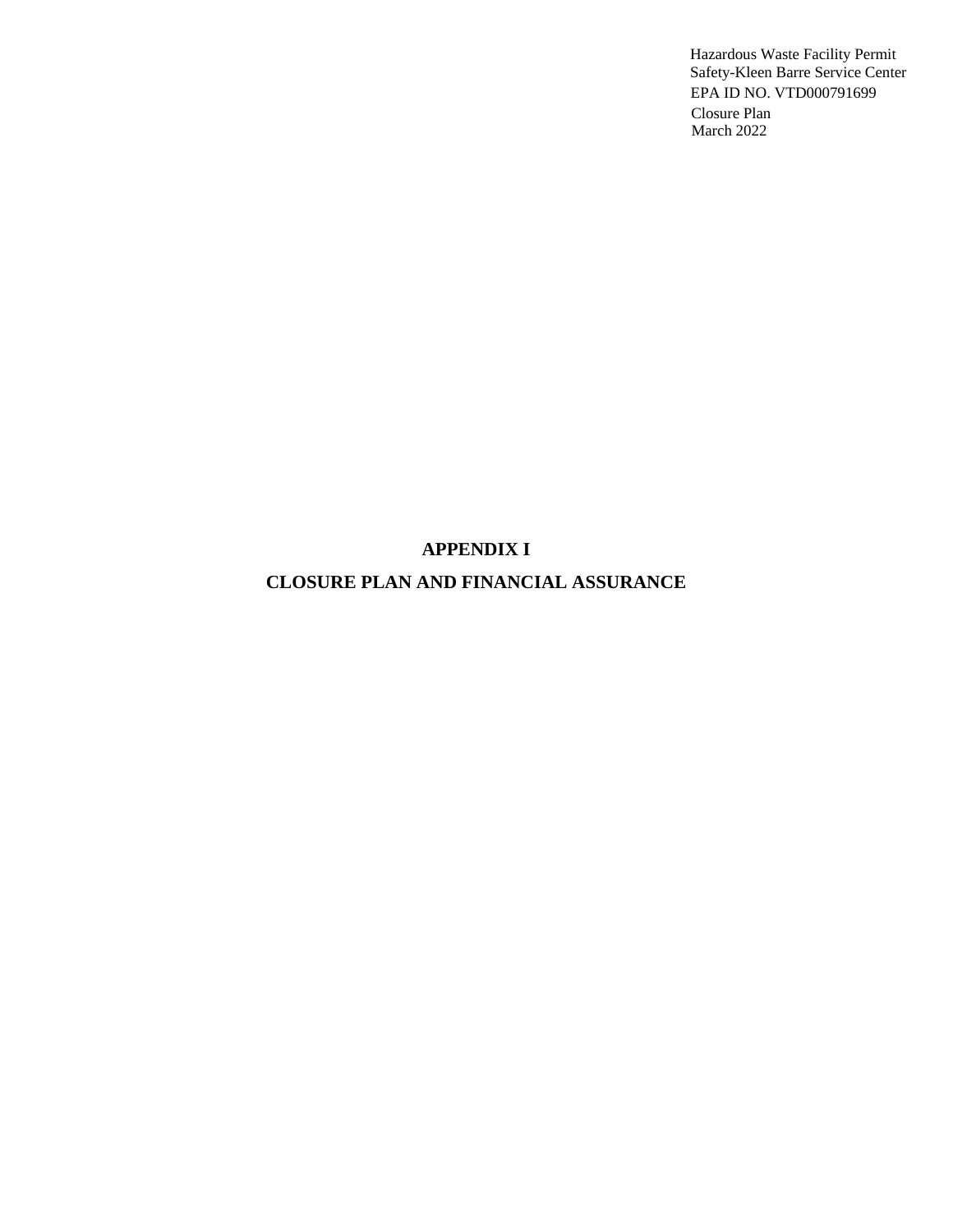#### **APPENDIX I**

#### **CLOSURE PLAN AND FINANCIAL REQUIREMENTS**

Final closure of the Barre Service Center (BSC), and partial closure of hazardous waste management units (HWMUs) and certain solid waste management units (SWMUs) at the facility, shall be conducted in accordance with this closure plan and shall meet the closure performance standard and requirements of 40 CFR § 264 Subpart G and § 7-308(b)(17) of the Vermont Hazardous Waste Management Regulations (VHWMR). Any modifications to this closure plan shall be made in accordance with 40 CFR § 264.112(c). An estimated closure cost estimate for 2021 is attached (**Table I** $-1$ ).

#### **I – 1.0 GENERAL INFORMATION**

| <b>BSC</b> Location:                    | 23 West 2 <sup>nd</sup> Street |
|-----------------------------------------|--------------------------------|
|                                         | Barre, VT 05641                |
| EPA Identification Number: VTD000791699 |                                |

The hazardous and solid waste management units subject to closure include:

- a) Spent Mineral Spirits Aboveground Tank System (HWMU #1, Tank #3): A 15,000-gallon aboveground storage tank system (i.e., the tank, its associated ancillary equipment, and secondary containment system), and the truck transfer pad and its secondary containment system.
- b) Solvent return and fill station and its secondary containment system (connected to HWMU #1)
- c) Warehouse Container Storage Area (HWMU #3)
- d) Flammable Waste Container Storage Area (HWMU #4)
- e) Metal Shelter Container Storage Area (HWMU #5)
- f) Used Oil Aboveground Tank Systems (SWMUs): Two-15,000 gallon used oil storage tanks (i.e., the tanks, their associated ancillary equipment and secondary containment system - these tanks utilize the same truck transfer pad as HWMU #1)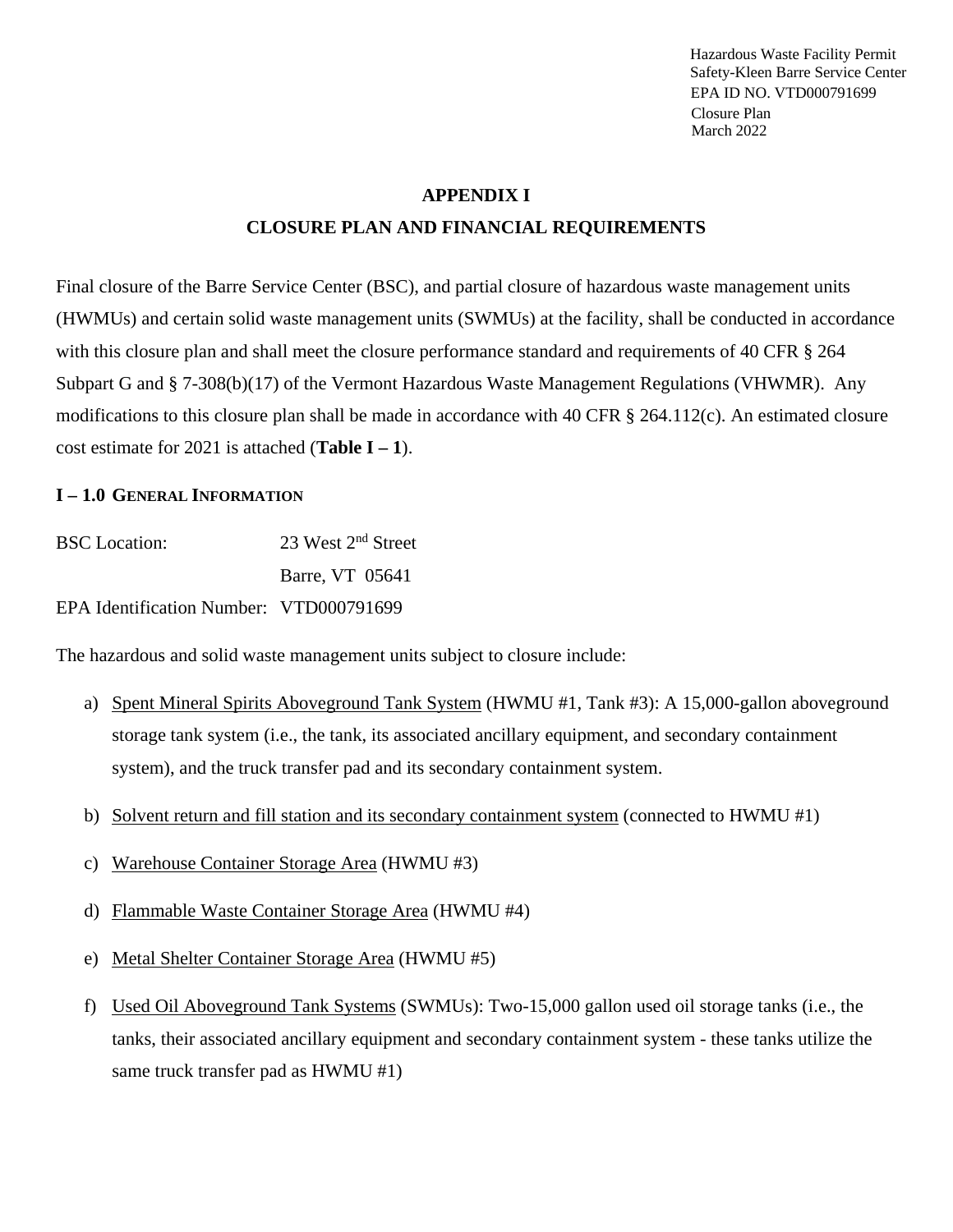g) Vacuum Waste Fractionalization Tank (SWMU): One 18,000-gallon fractionalization tank used to store vacuum waste. The fractionalization tank is located outdoors on a dedicated secondary containment pad.

## **I – 2.0 MAXIMUM WASTE INVENTORY**

The maximum waste inventory at the BSC waste management units is:

- a) Spent Mineral Spirits Aboveground Tank System (HWMU #1): 15,000 gallons
- b) Return and Fill Station (located within HWMU #3): 375 gallons
- c) Warehouse Container Storage Area (HWMU #3): 3,500 gallons
- d) Flammable Waste Container Storage Area (HWMR #4): 1,800 gallons
- e) Metal Shelter Storage Area (HWMU #5): 2,184 gallons
- f) Used Oil Aboveground Tank Systems (SWMUs): 15,000 gallons each (30,000 gallons total)
- h) Vacuum Waste Fractionalization Tank (SWMU): 18,000 gallons

## **I – 3.0 NOTIFICATION AND CLOSURE SCHEDULE**

The estimated year of facility closure is 2045.

Closure Schedule (See **Table I-2** for a summary of the facility closure schedule):

- Safety-Kleen shall notify the Agency in writing (via a Pre-Closure Notification Form) of its intent to close the facility (final closure) or a HWMU (partial closure) at least **30 days** prior to the commencement of partial closure activities, and **60 days** prior to the commencement of final closure activities.
- As required by 40 CFR § 264.113 (a), within **90 days** of receiving the final volume of hazardous wastes, Safety-Kleen shall remove all hazardous wastes from the facility in accordance with the approved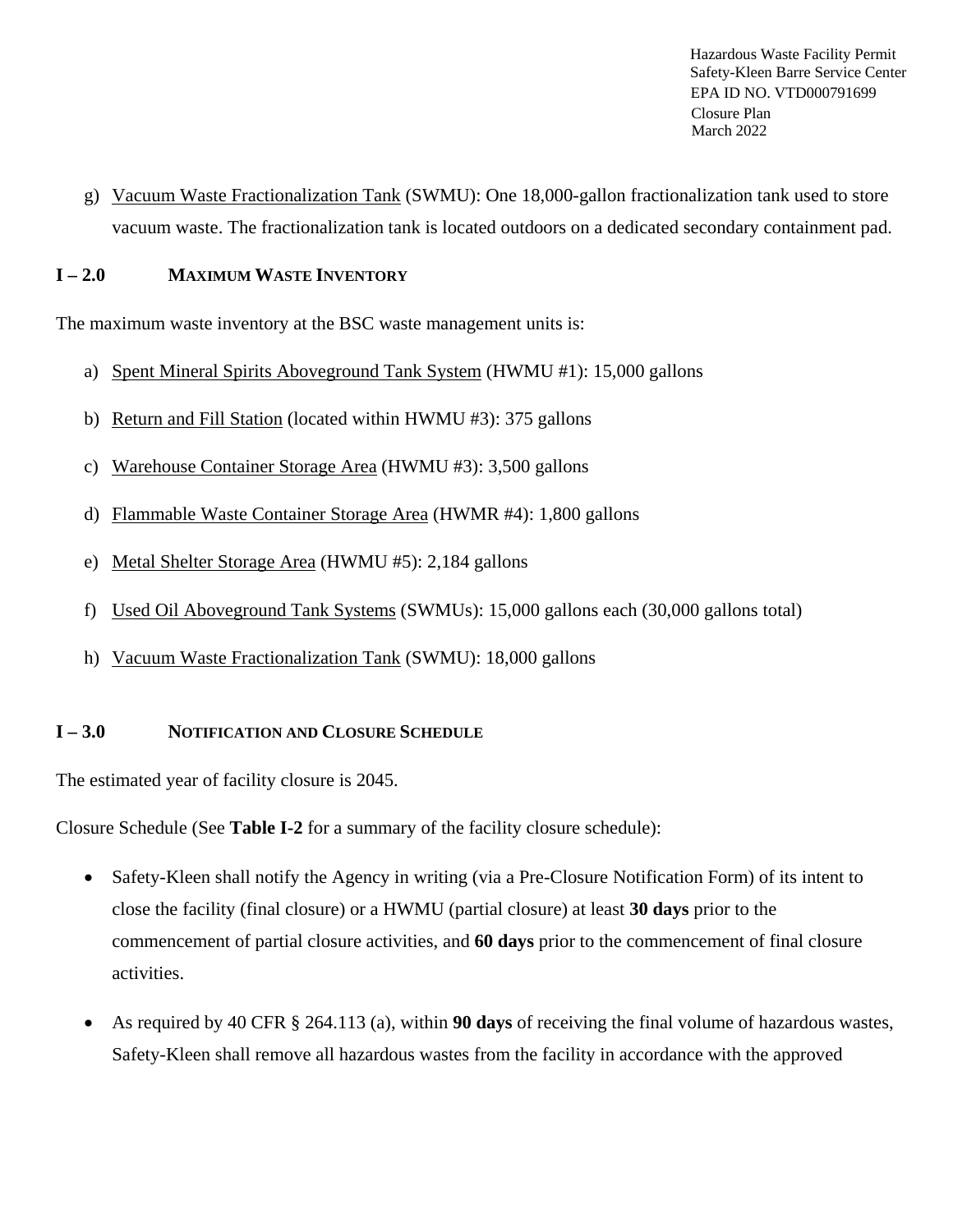closure plan. The Agency may approve a longer period if Safety-Kleen requests a permit modification pursuant to 40 CFR § 264.113(a).

- As required by 40 CFR § 264.113 (b), partial and final closure activities shall be completed within **180 days** of the receipt of the final volume of hazardous waste from off-site unless an extended closure period is requested by Safety-Kleen and approved in writing by the Agency.
- Upon completion of final closure, a Certification of Closure, prepared and signed by both an independent Professional Engineer licensed in Vermont and Safety-Kleen, shall be submitted to the Agency, by registered mail, within **60 days** after completion of closure. The Certification of Closure shall certify that the facility has been closed in accordance with the specifications in the approved closure plan. Documentation supporting the Professional Engineer's license must be furnished to the Agency upon request until the Agency releases Safety-Kleen from the financial assurance requirements for closure under 40 CFR § 264.143(i).

## **I – 4.0 WASTE MANAGEMENT UNIT CLOSURE ACTIVITIES**

Any third-party vendor selected to implement closure shall be required to prepare a health and safety plan for their personnel involved in BSC closure activities in accordance with applicable regulations. The health and safety plan shall be kept on site for the duration of closure activities. All wastes removed from the site shall be managed in accordance with the VHWMR.

## **I – 4.1 Aboveground Tanks, Piping and Ancillary Equipment**

Closure (partial, final) of the aboveground storage tanks (i.e., the spent mineral spirits tank system (HWMU #1/Tank #3), the used oil aboveground tank systems (Tanks #1 and #2), and the vacuum waste fractionalization tank) shall be conducted as follows:

#### Removal of Waste from Tanks

Waste material shall be removed from tanks using an onboard tanker truck pump (for spent solvent), vacuum truck (for heavy sludge) or similar equipment and transported, in accordance with VHWMR and USDOT requirements. Hazardous waste shall be sent to a permitted off-site hazardous waste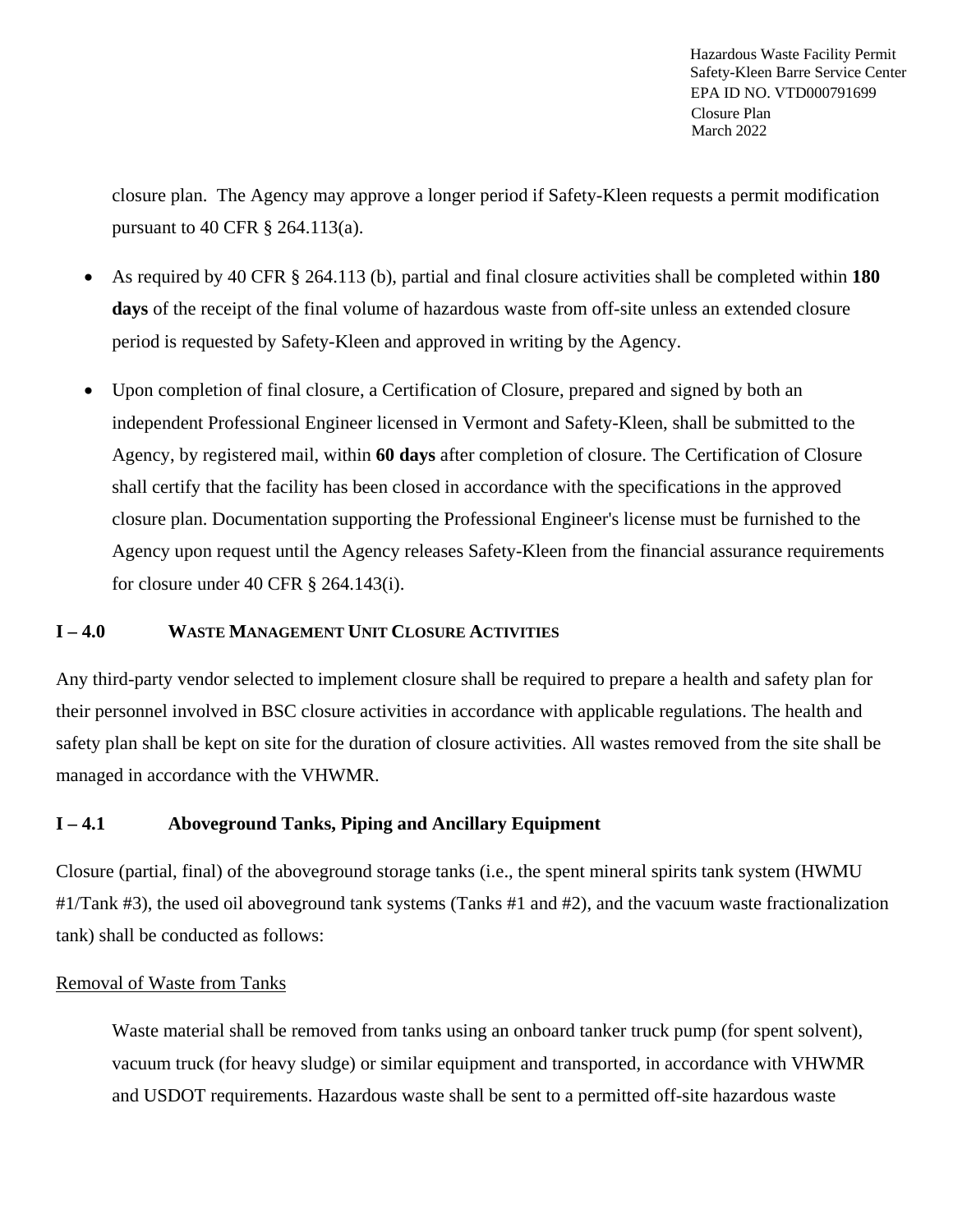treatment, storage, or disposal facility for reclamation and/or disposal. Used oil shall be sent to a used oil reclamation facility. Vacuum waste determined to be non-hazardous waste pursuant to **Appendix C** (Waste Analysis Plan) shall be sent to a permitted off-site treatment/disposal facility as appropriate. Records of all off-site shipments shall be maintained as part of the facility operating record.

Following removal of free-liquid wastes to the extent practicable, the aboveground waste tanks will be entered, according to confined space entry procedures (per OSHA standards), to remove residual waste and sludge from the within the tank using hand tools (e.g., shovels, squeegees, etc.) or pumps. All resulting waste will be containerized, characterized, and shipped to an off-site facility for proper management.

#### Tank System Decontamination Procedures

Once residual wastes have been removed to the extent practicable, the tanks, piping and other ancillary equipment shall be decontaminated as follows:

- a) The tank interior is scrubbed with a detergent/water solution and rinsed with a high-pressure water spray until the tank interior is visibly clean.
- b) Piping and other ancillary equipment shall be flushed with a detergent/water solution prior to or during tank cleaning operations; generated rinse water accumulated in the tank will be containerized, sampled, and characterized in accordance with the VHWMR.
- c) After pressure washing, the tank interior is triple rinsed. After each rinse, the generated waste rinse water will be characterized in accordance with the VHWMR.
- d) Decontamination water and residual waste materials that accumulate at the bottom of the tank during decontamination are removed using a pump and transferred to either a vac truck, tanker truck or into containers, and shipped in accordance with Vermont and DOT regulations to an off-site facility for proper management based on analytical results.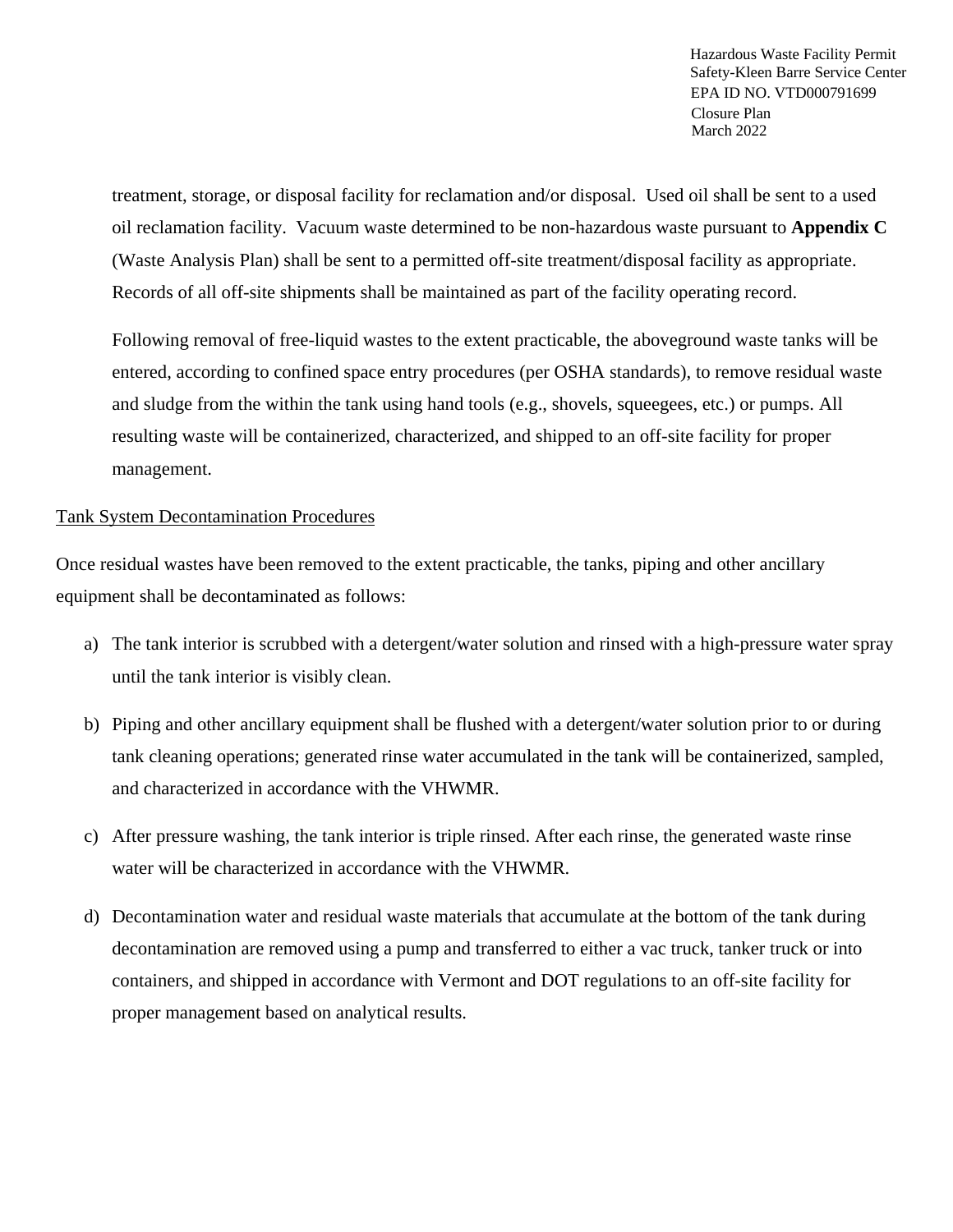It is anticipated that approximately 500 gallons of wash/rinse water will be generated per tank during decontamination activities (estimate includes decontamination of piping and ancillary equipment, including the return and fill station).

e) Upon completion of decontamination steps a) through d) above, the tank will either be reused at the existing location (e.g., tank temporarily taken out of service, property and structures are sold to another owner) or at an offsite location, or the tank will be managed as scrap metal in accordance with VHWMR § 7-204(e). If the tank is scrapped, a certificate of destruction will be provided and included in the closure certification report.

#### Decontamination of the Tank Containment Area and Truck Transfer Pad

At the time of final facility closure or partial closure, the tank containment area and truck transfer pad will be inspected and decontaminated in accordance with the following procedure. The decontaminated containment structure will be left in place at the time of closure.

- a) The secondary containment systems for the tank farm and loading/unloading area (truck transfer pad) will be inspected by an independent Professional Engineer licensed in Vermont for the presence of visible contamination, cracks, gaps, and compromised caulking. If cracks, gaps, or compromised caulking are observed, the underlying soil will be sampled as described in **Section I – 6** below (Soil Sampling). Any cracks, gaps, and compromised caulking will be sealed prior to commencement of decontamination to prevent the migration of rinsate outside of the containment area. If deemed necessary, a water level test or other quantitative test method will be employed to confirm integrity of secondary containment systems.
- b) The containment system, concrete pad, and loading/unloading truck transfer area will be swept to remove loose debris, power-washed with a detergent/water solution, and then triple rinsed. Sweepings and generated wash/rinse water accumulated will be containerized and characterized in accordance with the VHWMR.
- c) It is anticipated that approximately 500 gallons of wash/rinse water will be generated during decontamination of the tank containment area and truck pad. A sample of the final rinsate will be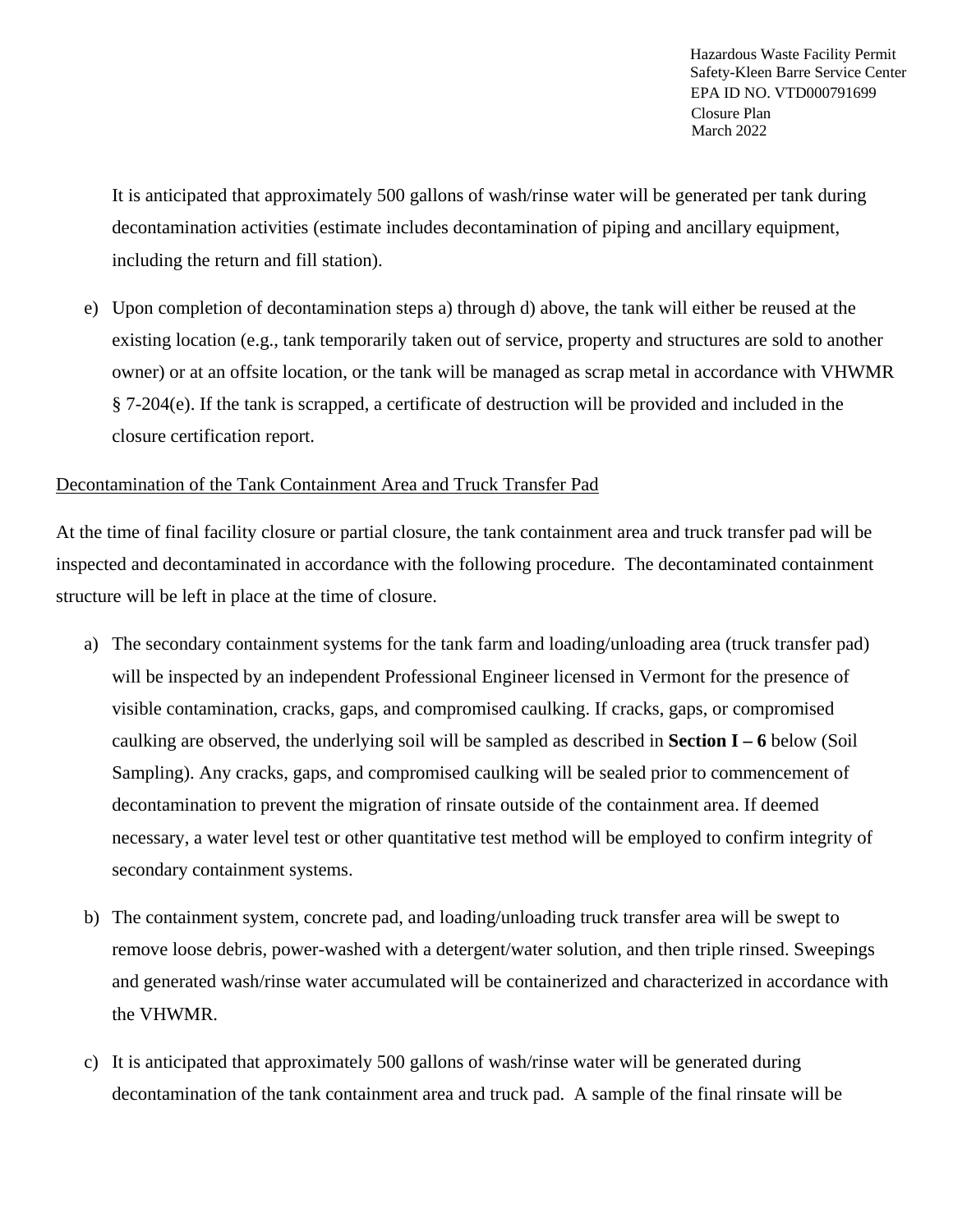collected and analyzed for constituents representative of waste codes permitted for tank storage. The results of the final rinsate analysis will be used to verify effective decontamination of the containment area.

- d) All decontamination wastes will be shipped in accordance with Vermont and DOT regulations to an offsite facility for proper management based on analytical results.
- e) Soil samples will be collected based on the Engineer's inspection (i.e., where cracks/gaps are identified). If collected, soil samples will be analyzed for the constituents representative of the waste codes permitted for tank storage. The soil sampling methodology and analysis will be conducted in accordance with the VHWMR. The analyses selected will be based upon the waste codes of the wastes stored or managed in the areas.
- f) As an alternative to leaving the containment in place for reuse, the decontaminated concrete containment structures may be demolished; if so, the resulting material will be characterized and transported offsite for disposal.

#### **I – 4.2 Solvent Return and Fill Station**

At the time of final closure or partial closure the following steps will be conducted:

- a) The sediment in the wet dumpster will be removed, containerized, and manifested as a hazardous waste to a permitted hazardous waste TSDF pursuant to the requirements of the VHWMR and USDOT.
- b) The wet dumpster and the dock area will be decontaminated using a high-pressure detergent/water solution, and triple rinsed. Generated wash/rinse water will be containerized and characterized in accordance with the VHWMR. It is anticipated that approximately 500 gallons of wash/rinse water will be generated during decontamination of the wet dumpster and dock area.
- c) Upon completion of decontamination step b), the wet dumpster will either be reused or managed as scrap metal in accordance with VHWMR § 7-204(e). If the wet dumpster is scrapped, a certificate of destruction will be provided by the scrapping company and included in the closure certification report (note that the closure cost estimate reflects the cost of disposing of the return and fill station structures).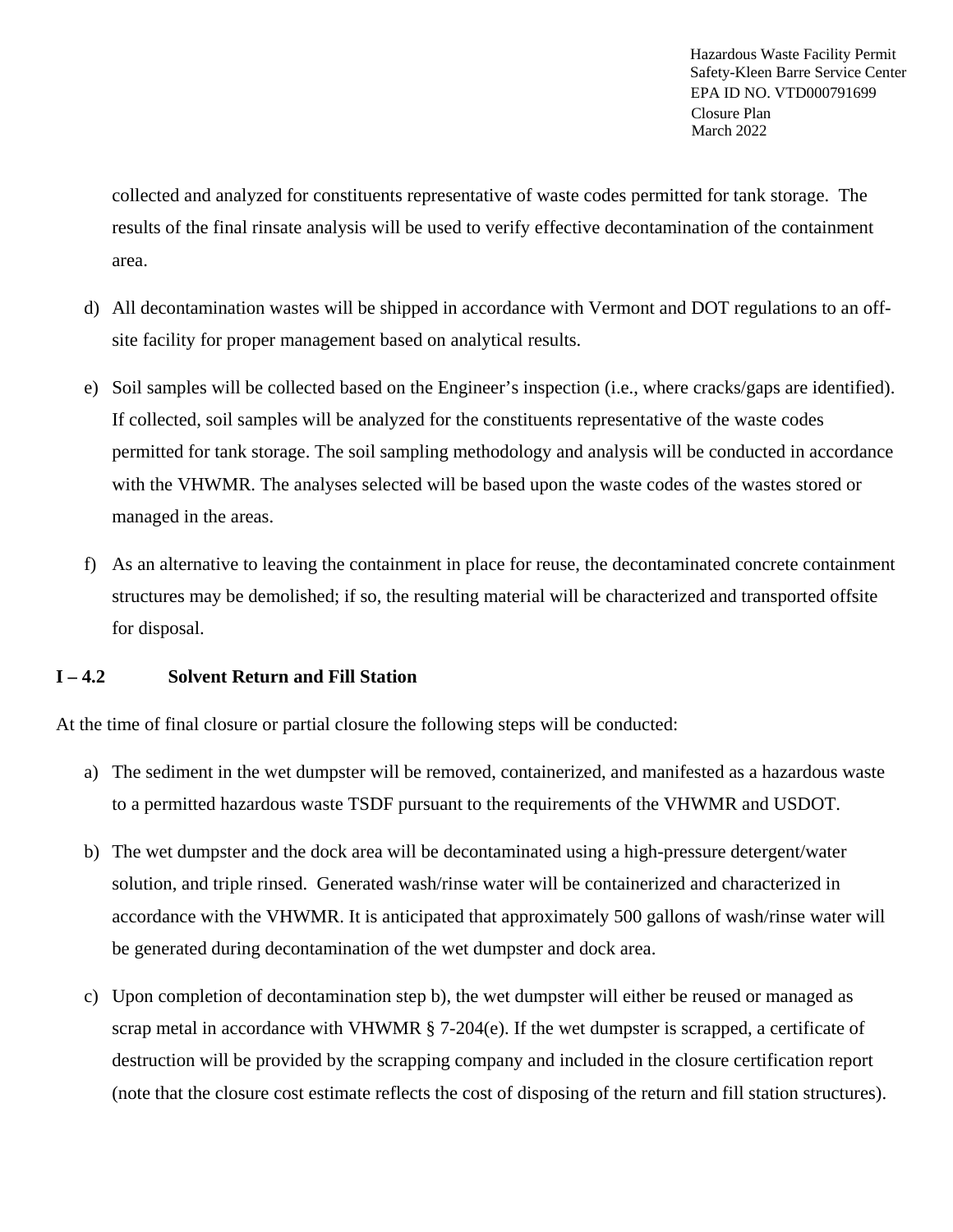- d) The decontamination wash/rinse water may either be pumped to the connected aboveground storage tank (prior to decontamination of the tank) or containerized.
- e) The underlying concrete secondary containment at the return and fill station will be decontaminated according to the tank containment area decontamination procedure above.
- f) Prior to decontamination of the containment area, that area will be inspected by an independent Professional Engineer licensed in Vermont for the presence of cracks, gaps, compromised caulking, etc. If cracks, gaps, or compromised caulking are identified by the Engineer, the underlying soil will be sampled during closure as described in **Section I – 6** below (Soil Sampling).

## **I – 4.3 Container Storage Areas**

At the time of closure or partial closure of the HWMU #3 and #4 container storage areas, waste inventory will be removed and transported under manifest to an off-site permitted hazardous waste TSDF.

At the time of final facility closure or partial closure, the following steps will be conducted:

- a) The secondary containment structure will be inspected and decontaminated according to the procedure identified for the tank containment area and truck transfer pad.
- b) A sample of the final rinsate will be collected and analyzed for constituents representative of wastes permitted for storage in each area. The rinsate sample results will be used to verify the effectiveness of decontamination. It is anticipated that approximately 500 gallons of rinsate will be generated during decontamination of the container storage areas.
- c) If the independent Professional Engineer licensed in Vermont determines that the containment structure is compromised (e.g., cracked), soil samples will be collected, analyzed for the constituents representative of the waste types stored in the area, and evaluated according to **Section I – 6**, below.

#### **I – 4.4 Metal Shelter Storage Area**

The metal shelter storage area (HWMU #5) is used to store flammable/ignitable wastes, on-site generated material, transfer wastes, and product material. At the time of final facility closure or partial closure, waste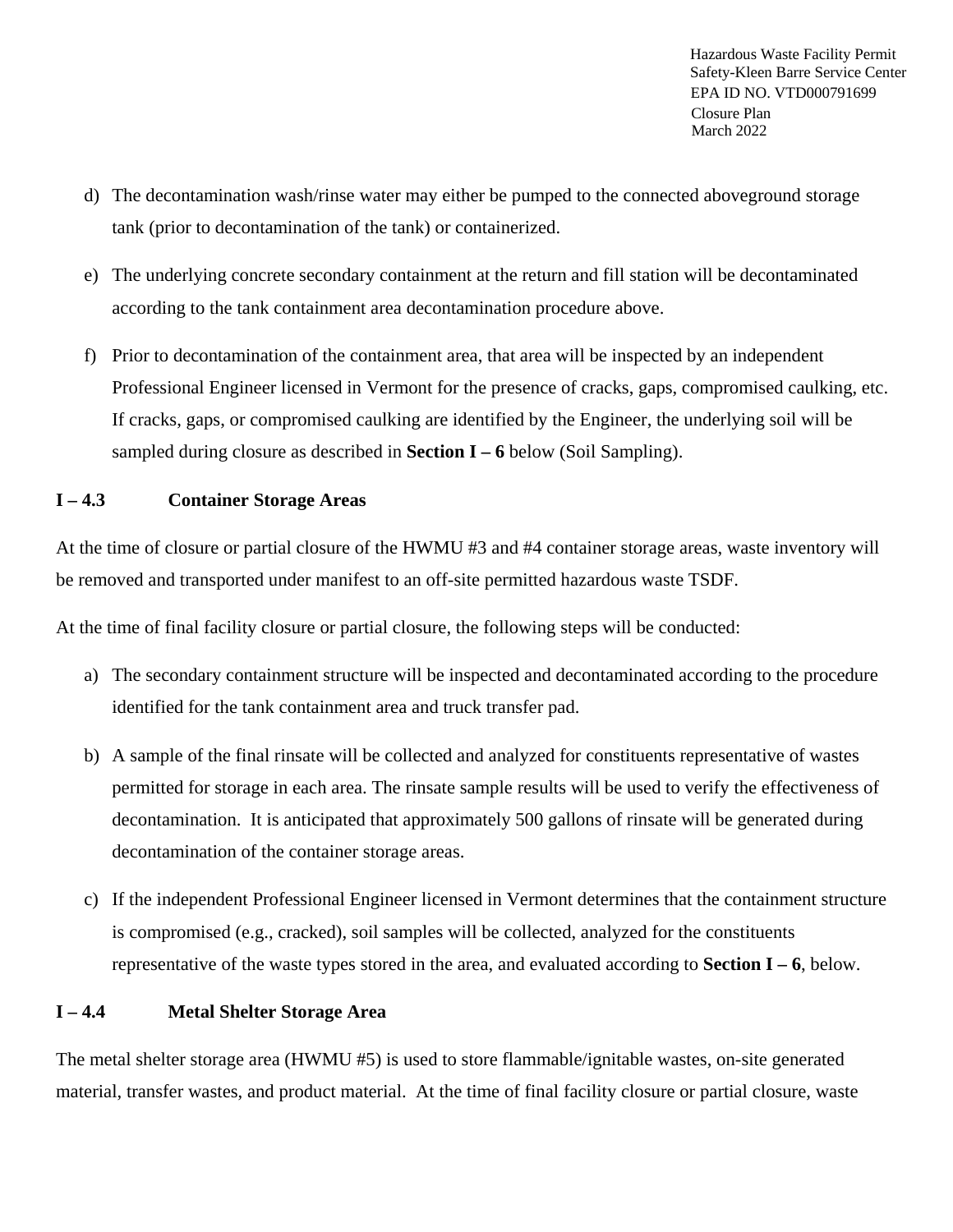inventory will be removed and transported under manifest to a permitted hazardous waste TSDF. The following steps will be conducted during closure:

- a) The steel dock plates and underlying containment pans inside the metal storage shelter (beneath the steel grate floor) will be decontaminated using a detergent-water solution high-pressure spray, and triple rinsed. It is anticipated that approximately 500 gallons of rinsate will be generated during decontamination of the metal shelter, including containment.
- b) Following decontamination, a sample of the final rinsate will be collected from the portions of the metal shelter that are not destined for disposal or recycle. Components of the metal shelter that will be managed as scrap metal at closure will not require rinsate sampling. If disposed, a certificate of destruction will be provided in the closure certification report (note that the closure cost estimate reflects the cost to dispose of the metal shelter structure).
- c) The decontamination wash/rinsate water will be containerized. The wash/rinse water will be characterized and transported to a properly permitted waste management facility for hazardous or nonhazardous material for subsequent disposal using an appropriate disposal method.
- d) Following decontamination, if the independent Professional Engineer licensed in Vermont determines that the containment structure is compromised (e.g., cracks, gaps, etc.), soil samples will be collected from beneath the containment at a minimum of two locations. The actual soil sample locations will be determined during the inspection of the containment area by the Engineer. The analyses performed will be based on contaminants associated with the EPA waste codes for wastes stored in this area and release history. Any soils found to be contaminated shall be managed in accordance with **Section I – 6**, below.

#### **I – 5.0 DECONTAMINATION OF CLEANUP EQUIPMENT**

Equipment used to decontaminate the tanks, return/fill station components, and the container storage areas will be cleaned along with and within the respective secondary containment structure. Therefore, the anticipated amount of wash water to decontaminate equipment was included in the estimated quantity generated for each unit. Small consumable equipment (e.g., mops, rags, disposable PPE, etc.), which cannot be cleaned, will be containerized, managed as a hazardous waste, and disposed of at a permitted TSDF.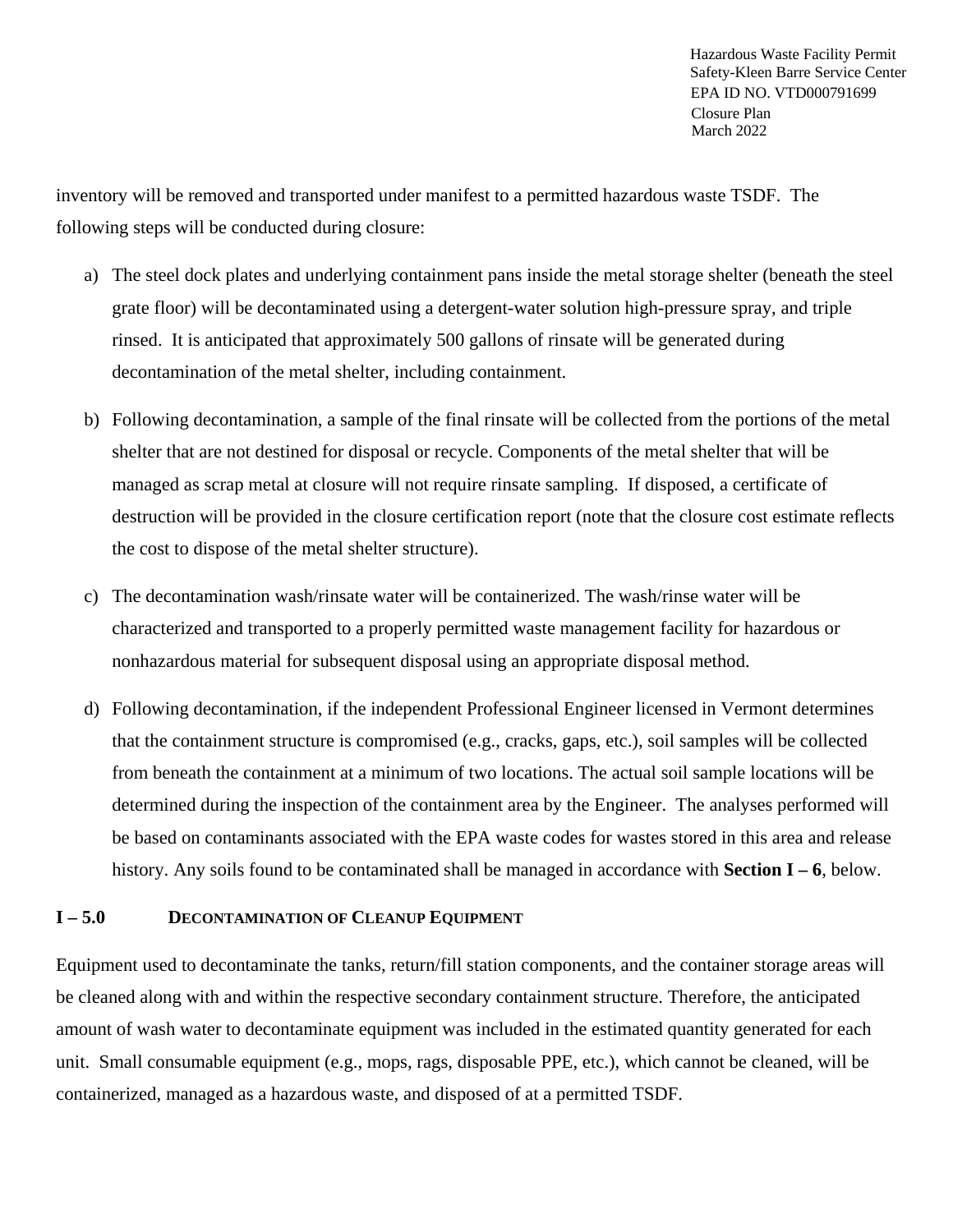Safety-Kleen does not anticipate heavy equipment, such as cranes and backhoes, to be in contact with hazardous wastes. For example, a crane will be used to remove the storage tank only after the tank has been decontaminated. Therefore, an equipment decontamination area should not be necessary during closure. However, if necessary, heavy equipment will be cleaned by scraping, brushing and/or using a pressure washer with a detergent/water solution with tap water rinse. The wash/rinse water will be collected, using industry standard techniques, then containerized and managed as a hazardous waste in accordance with applicable regulations.

#### **I – 6.0 SOIL SAMPLING**

During closure/decontamination, if the independent Professional Engineer licensed in Vermont has reason to believe that a release has occurred (e.g., a containment structure is compromised), soil samples will be collected in the vicinity of the potentially contaminated area. Sampling and analyses will be in accordance with SW-846. The location and number of soil samples required will be determined following the Engineer's inspection of the potentially contaminated area.

The identification, characterization, and remediation of any potential contamination shall be addressed in accordance with the corrective action provisions of this permit and the Investigation and Remediation of Contaminated Properties rule.

If the soil is determined to be hazardous waste, it will be managed in accordance with the VHWMR. The soil sampling methodology, analysis, locations, and number of samples will be clarified prior to and/or during implementation of closure.

## **I – 7.0 CLOSURE CERTIFICATION**

Within 60 days of completion of partial and final closure, Safety-Kleen shall submit to the Agency a revised Hazardous Waste Handler Site Identification Form (EPA Form 8700-12) and a Closure Certification Report, notifying that the HWMU or Facility has been closed in accordance with the approved closure plan and the provisions of VHWMR §7-308(b)(17). The Closure Certification Report shall include a certification signed by the owner or operator and an independent Professional Engineer licensed in Vermont. Such certification shall be signed in accordance with the requirements of VHWMR § 7-108.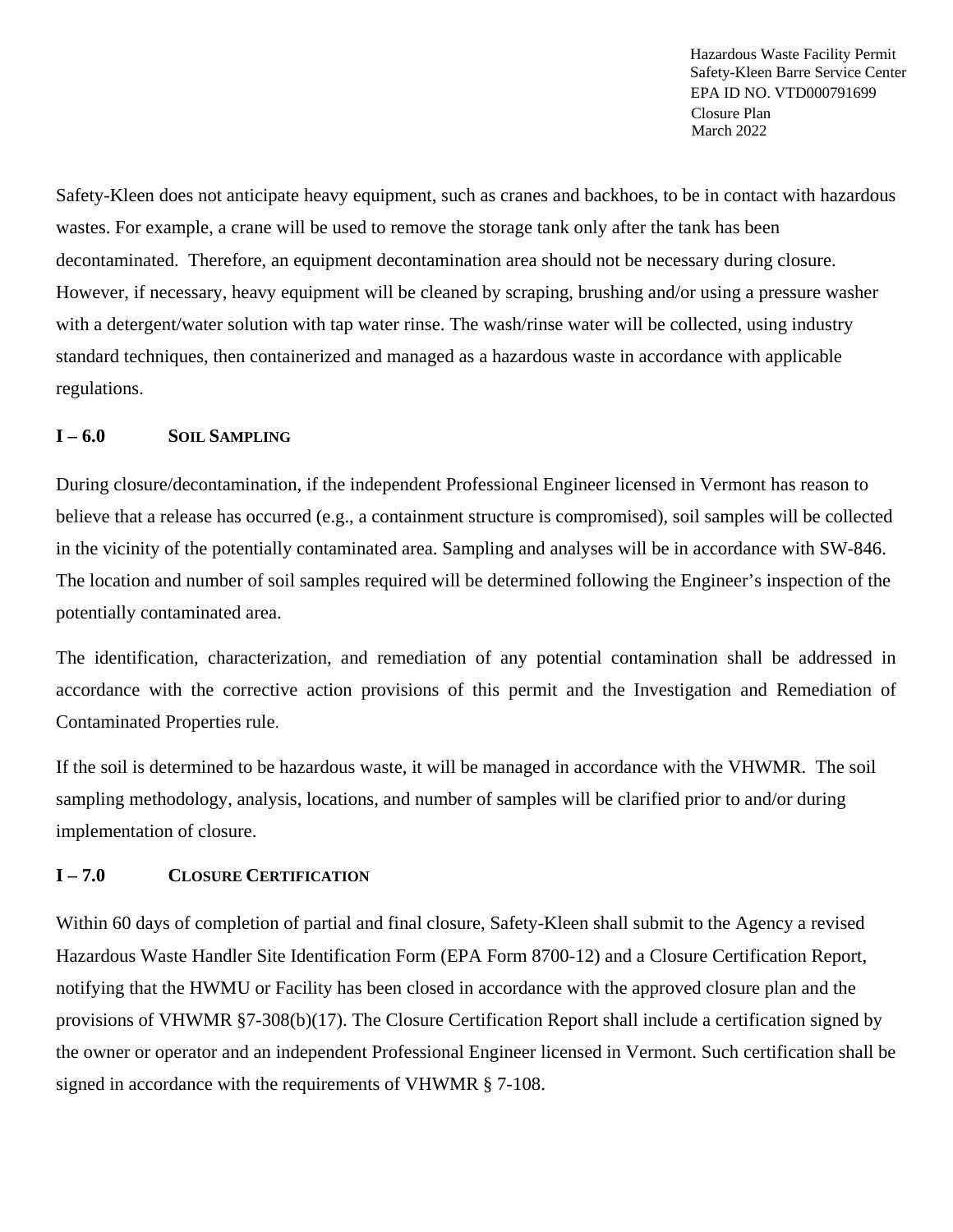Information contained in the Closure Certification Report will include a brief site history, site plan, closure field notes, documentation of decontamination procedures, photo-documentation, soil sampling locations, laboratory analytical reports, tabular summaries of analytical results, volumes of wastes removed, copies of hazardous waste manifests and other shipping documents, the closure certification, request for release from the financial assurance requirements, and any other documentation required by the Agency. Any agency-approved deviations from the approved closure plan will also be documented in the report.

#### **I – 8.0 CLOSURE COST ESTIMATE**

The 2021 closure cost estimate for the BSC is included in **Table I-1**. This estimate is based on unit costs for hiring a third party to perform closure operations. In accordance with 40 CFR § 264.142(b) and VHWMR § 7-504(e), the closure cost estimate will be annually adjusted for inflation within **60 days** prior to the anniversary date of the establishment of the financial instrument used to comply with 40 CFR § 264.143. Additionally, this estimate will be modified within **30 days** after a revision has been made to the closure plan that increases the cost of closure, as required in 40 CFR § 264.142(c).

#### **I – 9.0 FINANCIAL ASSURANCE AND LIABILITY INSURANCE**

Per Subpart H of 40 CFR Part 264, the BSC has established a certificate of insurance as its financial mechanism for facility closure. This financial assurance will be updated to cover any changes to the closure cost estimate in the most recent approved closure plan and on an annual basis, in accordance with 40 § CFR 264.142. A copy of the 2021 insurance policy renewal certificate is included as **Attachment I-1**.

The BSC also maintains liability insurance coverage for sudden and accidental occurrences, as required in 40 CFR § 264.147.

#### **I – 10.0 CORRECTIVE ACTION**

The identification, characterization and remediation of any contamination that may exist in any media underlying the permitted hazardous waste management units shall be addressed in accordance with the requirements of the corrective action provisions of this permit and the Investigation and Remediation of Contaminated Properties Rule.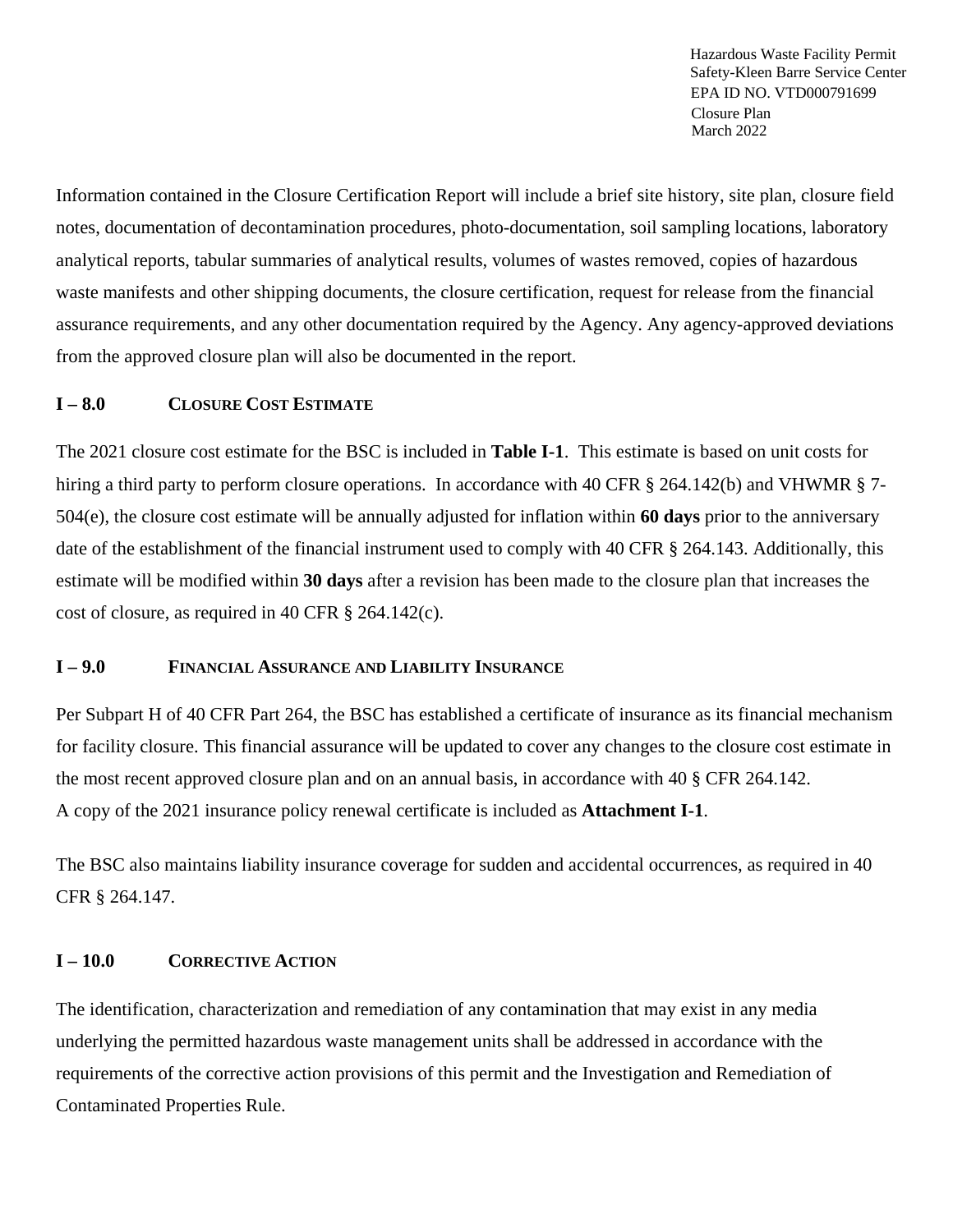#### **I – 11.0 POST CLOSURE**

Safety-Kleen anticipates that the BSC will be clean-closed. However, if contamination cannot be removed, or the clean closure standards cannot be met, Safety-Kleen will submit, to the Agency, an amendment to the closure plan to include a post-closure plan pursuant to the requirements of 40 CFR §§ 264.117 through 264.120 and will meet the financial requirements of Subpart H of 40 CFR Part 264.

The post-closure plan will be submitted within **30 days** of the determination that contamination cannot be removed, or clean closure standards cannot be met**.**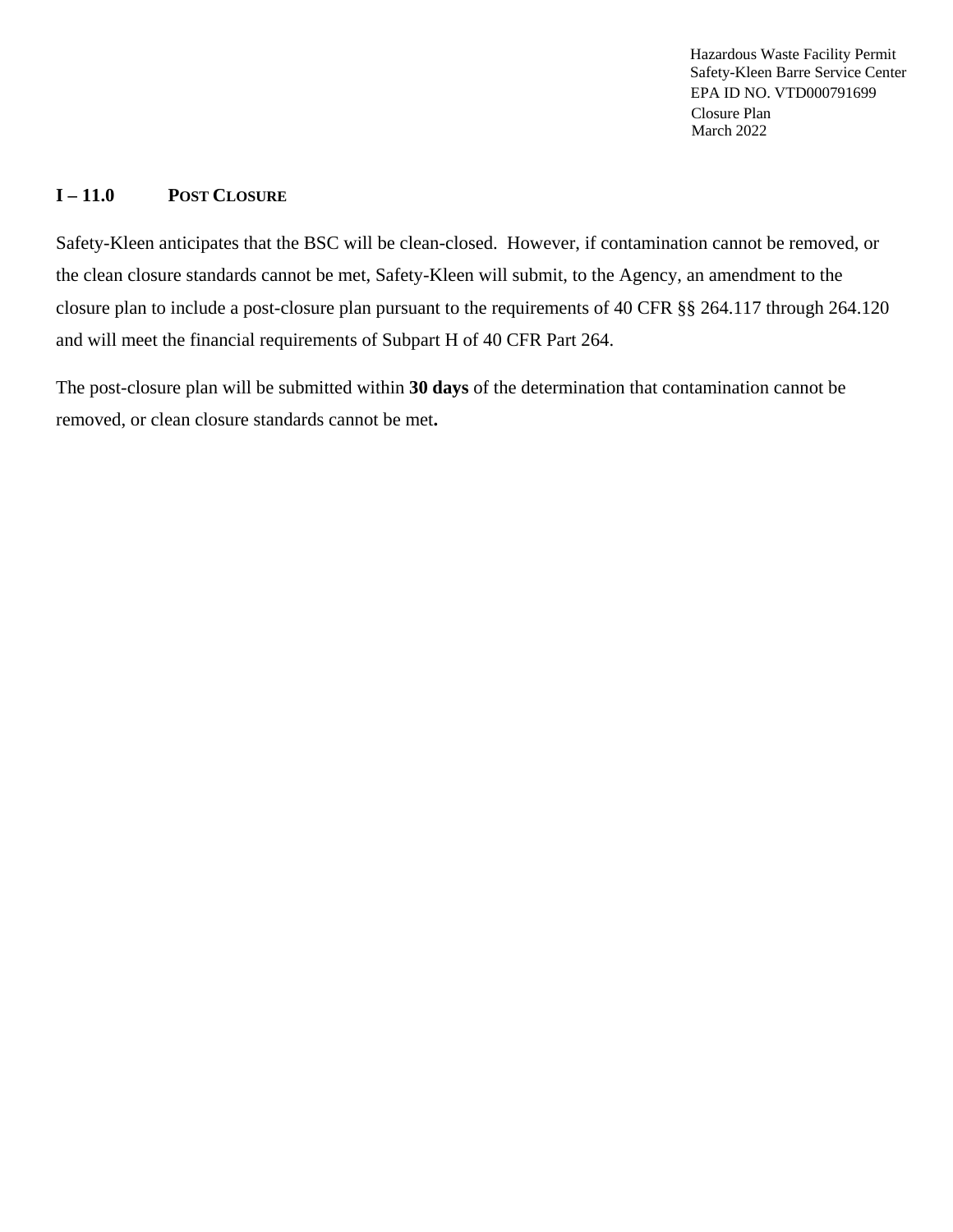# **TABLE I-1**

# **2021 CLOSURE COST ESTIMATE**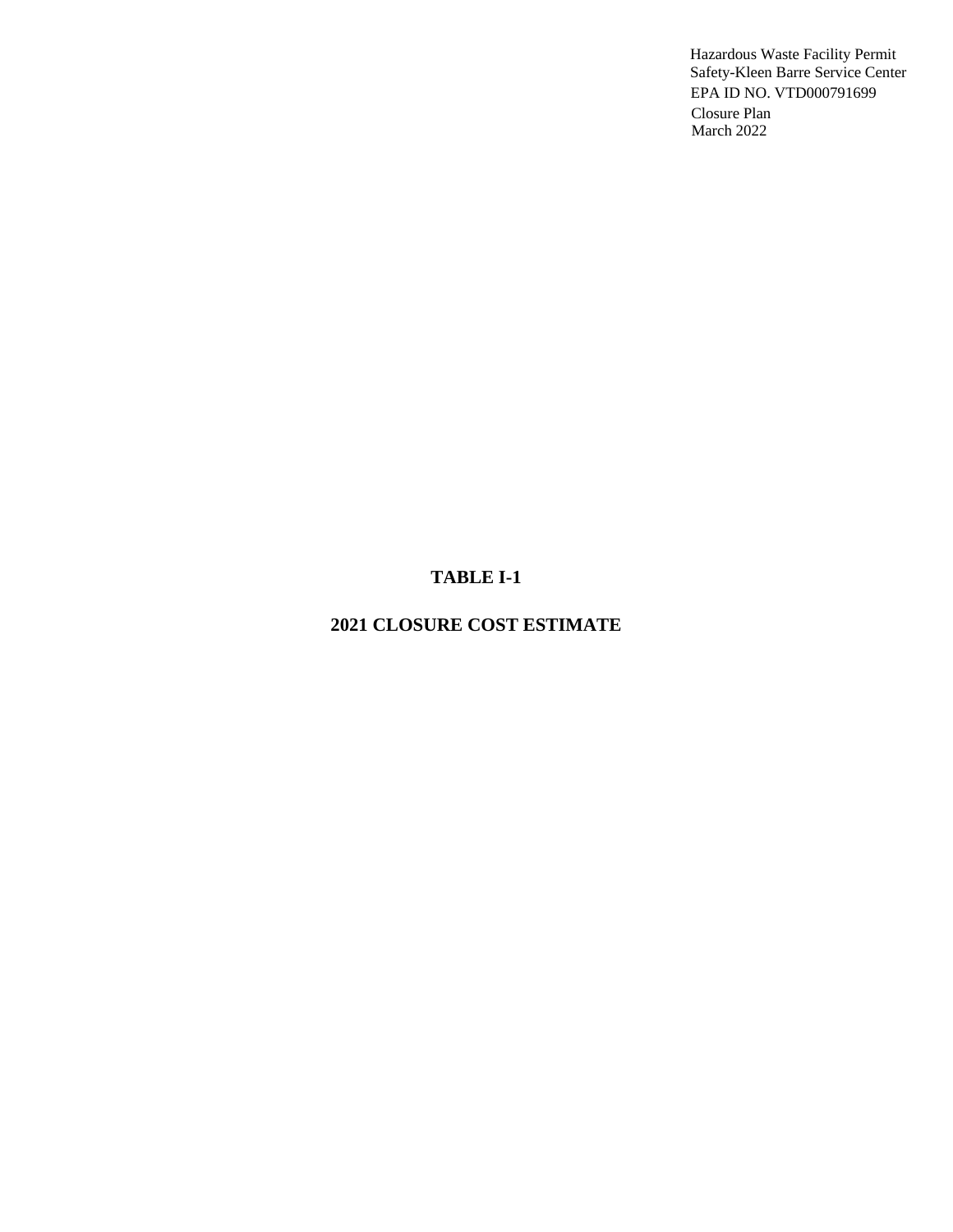# **TABLE I-2**

## **CLOSURE SCHEDULE**